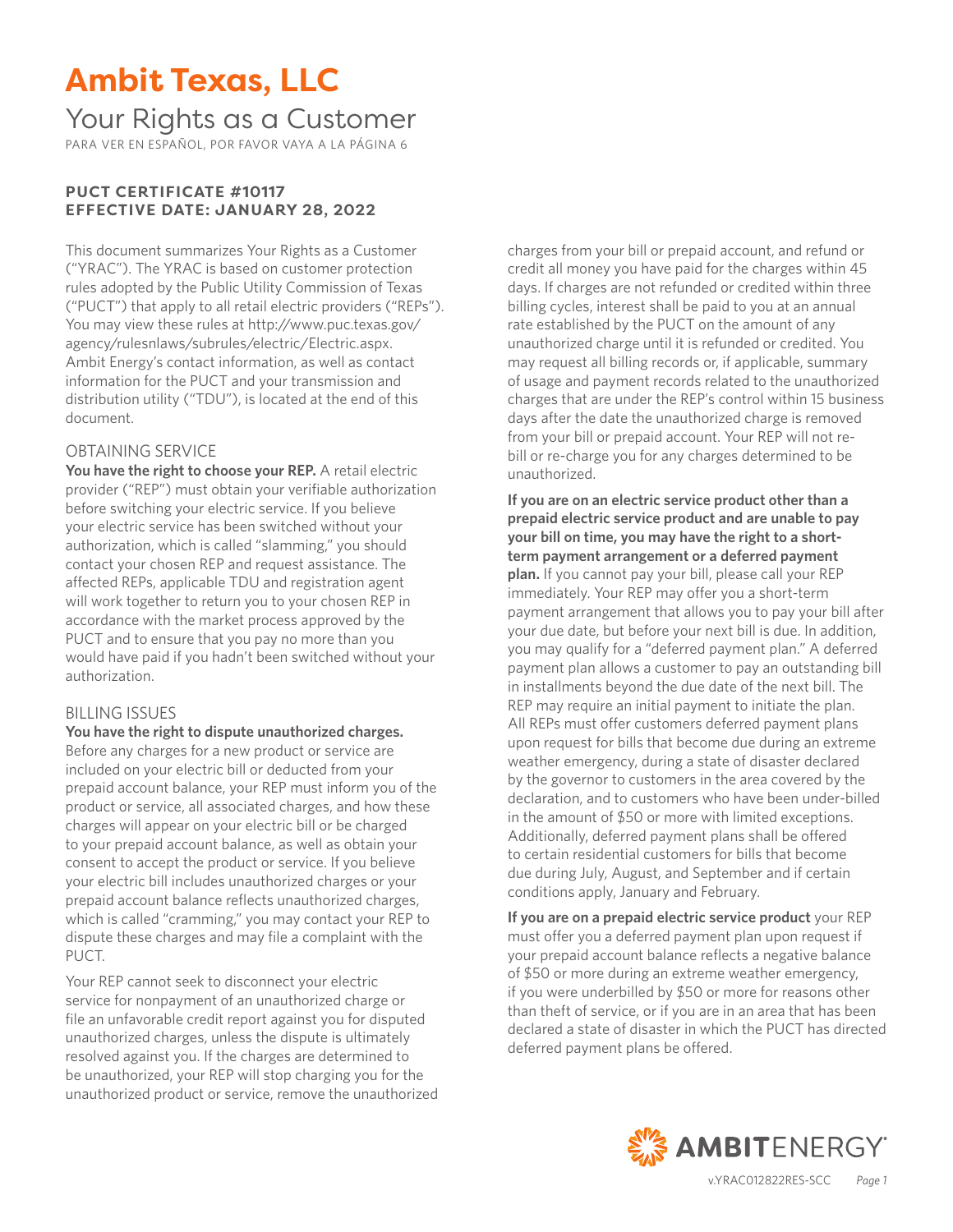Your Rights as a Customer

#### **Any deferred payment plan may include a 5% penalty**

for late payment. Your REP may apply a switch-hold to your account while you are on a deferred payment plan. In addition, if you do not fulfill the terms of the deferred payment plan, your REP may disconnect your service as discussed further below. For additional details on deferred payment plans, please see your Terms of Service Agreement or contact your REP.

**If you are on an electric service product other than a prepaid electric service product you may have the right to receive a level or average payment plan.** REPs must offer level or average payment plans to customers who are not currently delinquent in payment to the REP. Additionally, level or average payment plans shall be offered to certain residential customers for bills that become due during July, August, and September and if certain conditions apply, January and February. Your REP may apply a switch-hold to your account if you are delinquent in payment when the level or average payment plan is established. In addition, if you do not fulfill the terms of the level or average payment plan, your REP may disconnect your service as discussed further below. For additional details on level or average payment plans, please see your Terms of Service Agreement or contact your REP.

**If you are an economically disadvantaged residential customer, you may have the right to bill payment assistance or a discount.** If a residential customer contacts their REP and indicates an inability to pay, the REP must inform the customer of all applicable payment options and payment assistance programs that are offered by or available from the REP. An electric customer who receives food stamps, Medicaid, Temporary Assistance for Needy Families ("TANF"), or Supplemental Security Income ("SSI") from the Texas Health and Human Services Commission ("HHSC"); who is eligible for certain federal benefits available for veterans; or whose household income is not more than 150% of the federal poverty guidelines or 60% of the State median income may qualify for energy assistance from the Texas Department of Housing and Community Affairs ("TDHCA"). In addition, you may qualify for additional discounts that Ambit Energy voluntarily offers to low-income customers. Please contact us at the contact information below if you believe you qualify for a discount. Please note, however, that not all federal, state or local agencies will provide aid to customers receiving electricity under a prepaid product

#### SWITCH-HOLDS

**Your REP may apply a switch-hold to your account if you enter into certain payment arrangements or if there is evidence that your meter has been tampered with.** A switch-hold means that you will not be able to buy

electricity from other companies until you have satisfied the terms of your payment arrangement or, in cases of meter tampering, have paid all applicable charges and backbilling. While a switch-hold applies, if you are disconnected for not paying, you will need to pay Ambit Energy to get your electricity turned back on.

#### METER READING AND TESTING

**You have the right to find out if your meter is working properly.** Please contact your REP for information about how to read your meter. You also have the right to request a meter test. Your REP may make this request to your TDU on your behalf. If a test is performed more than once in a four- year period, and the meter is determined to be functioning properly, then you may be charged a fee for the additional meter test(s) at the rate approved for your TDU. The TDU or REP will advise you of the test results.

#### DISCONNECTION OF SERVICE

**If you are on an electric service product other than a prepaid electric service product, in most circumstances, you have the right to receive 10-days notice before being disconnected.** If you do not pay your electric bill by the due date, your REP may request that the TDU "disconnect" your electric service, after the expiration of a required 10-day notice period. The 10-day notice period begins once your REP issues you a written Disconnection Notice. This notice must be mailed to you separately (or handdelivered) no earlier than the first day after the date your bill is due. The disconnection date must be 10 days or more from the date the notice is issued and may not fall on a holiday or weekend (or the day preceding) unless the REP's personnel are available to take payments and service can be reconnected. Your REP may not disconnect your service before the first day after the disconnection date stated in the notice.

A home that has a resident that has been designated as a Critical Care/Chronic Condition Residential Customer shall receive a written disconnection notice not later than 21 days prior to the date service would be disconnected. Such notice will be sent to both the designated person and the secondary contact. (See Specialized Customer Services section for more details on designation qualifications).

In addition to disconnection of service due to your failure to pay your electric bill, your REP may be allowed to authorize disconnection for any of the reasons listed below:

- •failure to make a deferred payment arrangement by the date of disconnection or comply with the terms of that arrangement or other payment agreement;
- •using service in a manner that interferes with the service of others or the operation of nonstandard equipment;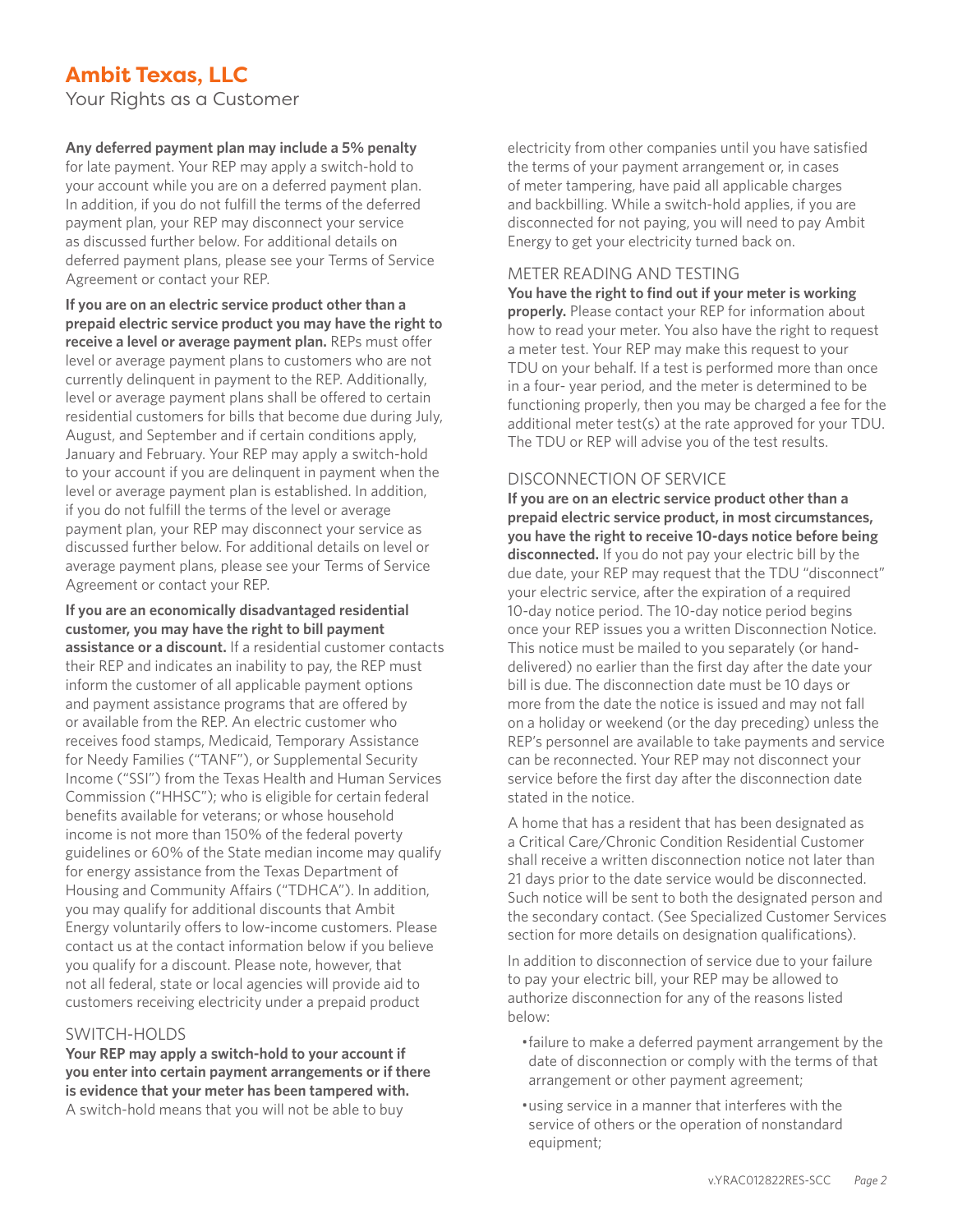Your Rights as a Customer

- •failure to pay a deposit required by the REP; or
- •failure of a guarantor to pay the amount guaranteed when the REP has a written agreement, signed by the guarantor, which allows for disconnection of the guarantor's service.

**If you are on a prepaid electric service product, you will receive a low account balance warning at least one day and not more than seven days before your account's current balance is estimated to fall below the disconnection balance and you are subject to a disconnection.** Additionally, your REP may not initiate a disconnection for your failure to maintain a current balance above the disconnection balance on a weekend day, during any period during which your specified mechanisms for payment are not available or our customer service center is not operating, or during an extreme weather emergency. Your REP also may not initiate disconnection of service if you receive a commitment from an energy assistance agency to establish a current balance above the disconnection balance.

In addition to disconnection for failure to maintain a current balance above the disconnection balance, if you are on a prepaid electric service product, your REP, following proper notice, may be allowed to authorize disconnection if you fail to comply with the terms of a deferred payment plan.

#### **However, in some instances, your REP is not required to provide you with notice before you are disconnected.**

Under certain circumstances, such as the presence of a dangerous condition, theft of service, unauthorized service, or equipment tampering, the PUCT allows your REP to authorize your TDU to disconnect your electric service without prior notice to you.

#### **Your REP may not authorize disconnection of your electric service for any of the following reasons:**

- •failure to pay for electric service by a previous occupant of the premise if that occupant is not of the same household or business;
- •failure to pay any charge unrelated to electric service;
- •failure to pay a different type or class of electric service not included on the account's bill when service was initiated;
- •failure to pay under-billed charges that occurred more than six months earlier (except theft of service);
- •failure to pay any disputed charges until your REP or the PUCT determines the accuracy of the charges and you have been notified of this determination; or
- •failure to pay an estimated bill unless the estimated bill is part of a pre-approved meter-reading program or

in the event the TDU is unable to read the meter due to circumstances beyond its control (not applicable to prepaid service).

Additionally, your REP may not authorize disconnection of your electric service:

- •for non-payment during an extreme weather emergency;
- •for **residential customers**, if the REP receives notification by the final due date stated on the disconnection notice that an energy assistance provider will be forwarding sufficient payment on your account, and you have paid or made payment arrangements to pay any outstanding debt not covered by the energy assistance provider's payment; or
- •for **residential customers designated as Critical Care**, for non-payment, if you establish that disconnection of service will cause some person at the residence to become seriously ill or more seriously ill. Each time you seek to avoid disconnection for such reason, you shall accomplish each of the following: 1) have the ill person's attending physician contact the REP to confirm that the customer is a Critical Care Residential Customer, 2) have the ill person's attending physician submit a written statement to the REP confirming that the customer is a Critical Care Residential Customer, and 3) enter into a deferred payment plan with the REP. This prohibition from disconnection for a Critical Care Residential Customer shall last for 63 days from the issuance of the bill for electric service (or a shorter period agreed upon by you, your secondary contact, or the attending physician and the REP).

**If your service has been disconnected, you may have the right to have it restored.** If your service has been disconnected by your REP for non-payment, your REP will, upon your satisfactory correction of the reasons for the disconnection, notify your TDU to reconnect your service. If you are on a prepaid electric service product we will send a reconnect order to your TDU once you have restored your current balance to a level at or above the connection balance, which will require you to pay off any negative balance and all applicable TDU fees. If your service was disconnected due to a dangerous situation, your service will be reconnected once you demonstrate to your REP that you have corrected the dangerous situation.

#### DISPUTES WITH YOUR REP

**You have the right to have your complaints taken seriously.** Please contact your REP if you have specific comments, questions or complaints. Upon receiving your complaint, your REP must investigate and notify you of the results within 21 days. If you are dissatisfied with the results of the investigation, you may request a supervisory review, if available. Your REP must advise you of the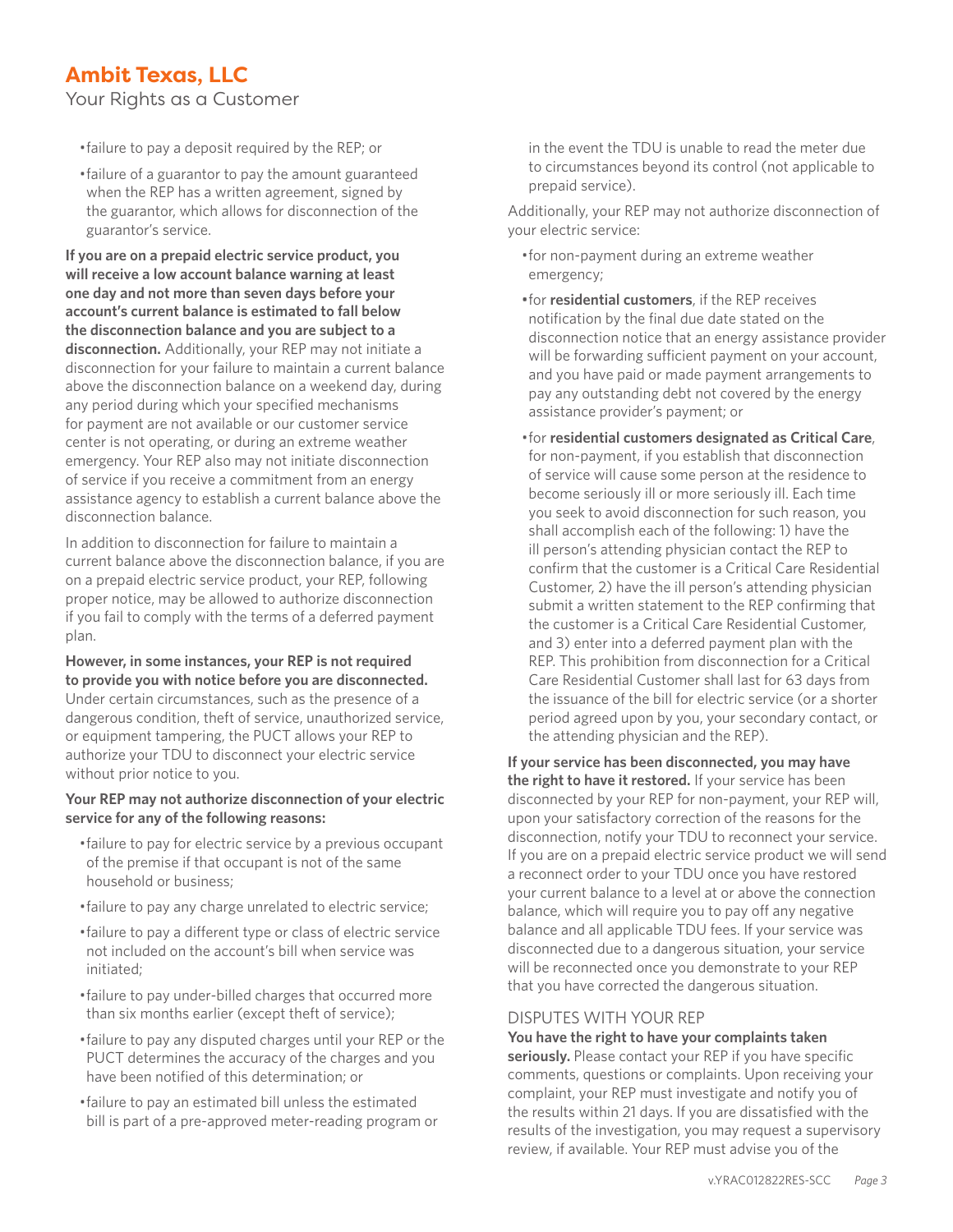Your Rights as a Customer

results of the supervisory review within 10 business days of your request. If you are dissatisfied with the results of the investigation or supervisory review, you may file a complaint with the PUCT or the Office of the Attorney General, Consumer Protection Division. Please include your name and account number, as well as an explanation of the facts and the resolution you desire in your complaint. While an informal complaint involving a billing dispute is pending at the PUCT, your REP may not initiate collection activities or disconnection activities or report the delinquency to a consumer-reporting agency with respect to the disputed portion of the bill. However, after appropriate notice, your REP may disconnect your service for non-payment of any undisputed portion of the bill.

#### SPECIALIZED CUSTOMER SERVICES

**You have the right to receive certain information in English, Spanish, or the language in which you were initially solicited.** You may request to receive information from your REP in Spanish, or any language in which you were initially solicited. This includes the Terms of Service Agreement, Electricity Facts Label, Prepaid Disclosure Statement (if you are on a prepaid electric service product), bills and bill notices, information on new electric services, discount programs, promotions, and access to customer assistance. You will receive this YRAC and disconnection notices in English and Spanish, or English and your designated language, if you have designated a language other than Spanish and were originally solicited in that language.

You have the right to apply for Critical Care Residential Customer or Chronic Condition Residential Customer designation. Please contact your REP of record to receive a copy of the Application for Chronic Condition or Critical Care Residential Customer Status form. Your local TDU processes the application and makes a determination of eligibility. Your TDU will also send you a renewal application prior to the expiration of your designation.

Qualification as a Chronic Condition or Critical Care Residential Customer does not relieve the customer of the obligation to pay the REP or the TDU for services rendered. However, a Critical Care or Chronic Condition Residential Customer who needs payment assistance is encouraged to contact their REP immediately regarding possible deferred payment options or other assistance that may be offered by the REP.

**If you qualify as a Chronic Condition or Critical Care Residential Customer, you may have the right to qualify for special protections.** A Chronic Condition Residential Customer is a residential customer who has a person permanently residing at the home who has been diagnosed by a physician as having a serious medical condition that

requires an electric-powered medical device or electric heating or cooling to prevent impairment of a major life function through a significant deterioration or exacerbation of the person's medical condition. If the serious medical condition is diagnosed or re-diagnosed by a physician as a life-long condition, the designation is effective for the shorter of one year or until such time as the person with the medical condition no longer resides at the home. Otherwise, the designation or re-designation is effective for 90 days.

A Critical Care Residential Customer is a residential customer who has a person permanently residing at the home who has been diagnosed by a physician as being dependent upon an electric-powered medical device to sustain life. This designation or re-designation is effective for two years. Qualification as a Chronic Condition or Critical Care Residential Customer does not relieve the customer of the obligation to pay the REP or the TDU for services rendered. However, a Critical Care or Chronic Condition Residential Customer who needs payment assistance is encouraged to contact their REP immediately regarding possible deferred payment options or other assistance that may be offered by the REP.

If you are on a prepaid electric service product, your REP may not knowingly provide (or will not continue to knowingly provide) prepaid electric service to you if you meet the TDU criteria of a "Critical Care" or "Chronic Condition" residential customer. Qualification as a Chronic Condition or Critical Care residential customer by your TDU does not relieve you of your obligation to pay us or the TDU for services rendered but we will work with you to transition you to another non-prepaid account or REP in a manner that seeks to avoid a service disruption.

#### OTHER PROTECTIONS

**You have the right to register for the "Do Not Call List."** The PUCT maintains a "Do Not Call List" of customers who do not want to receive telemarketing calls for electric service. Call toll-free **(888) 309-0600**, or **visit www.TexasNoCall.com** or **the PUCT website at www.puc.texas.gov to subscribe to the Do Not Call List**.

**You have the right to have your personal information kept private.** Except as described below, REPs may not release your proprietary customer information to any other person without your consent. This includes your name, address, account number, type or classification of service, historical electricity usage, expected patterns of use, types of facilities used in providing service, individual contract terms and conditions, price, current charges or billing records. This prohibition does not apply to the release of your information under certain circumstances as allowed by PUCT rule, including release to the PUCT, an agent of your REP, consumer reporting agencies, law enforcement agencies, or your TDU. A REP may also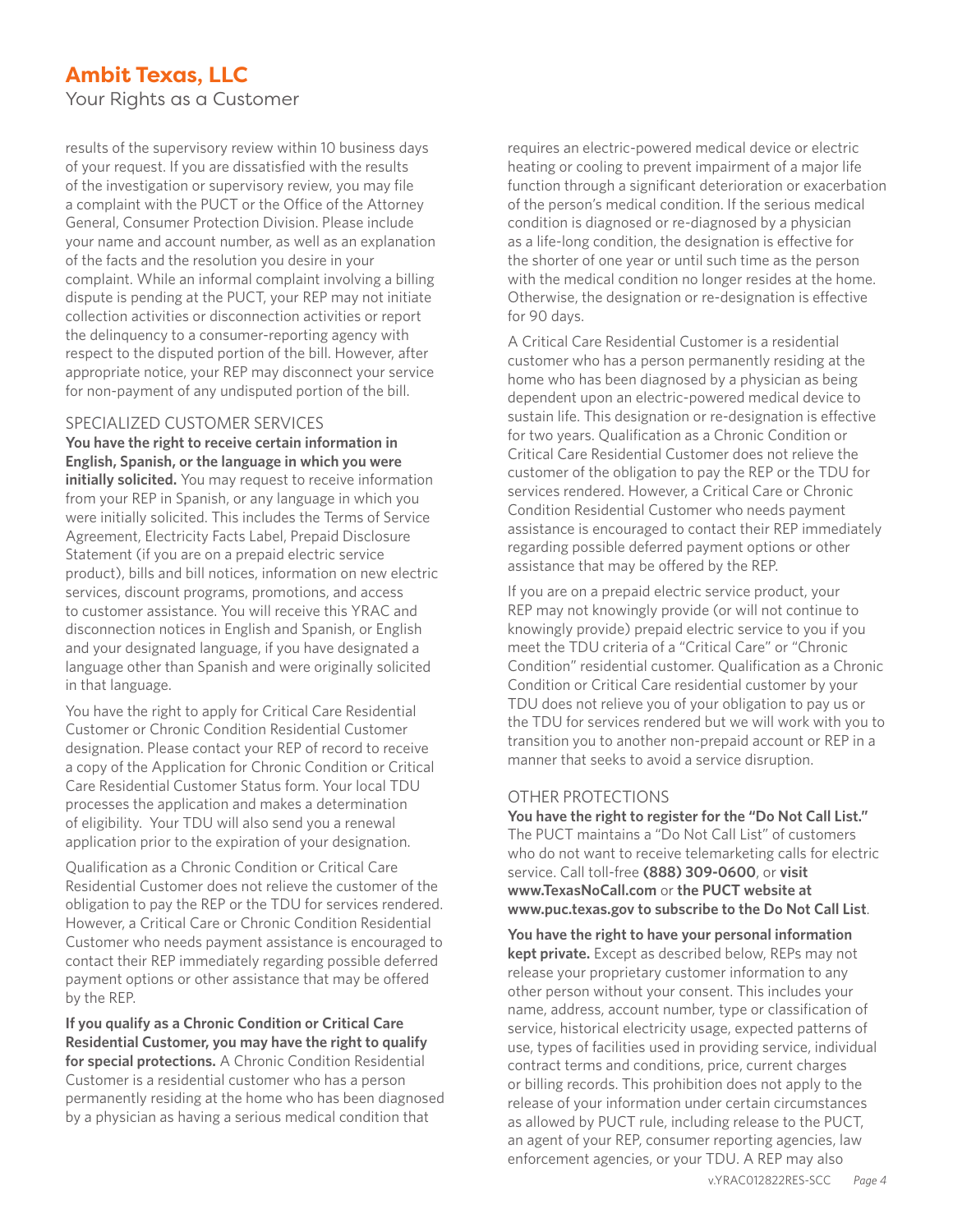Your Rights as a Customer

share this information with a third party for the purpose of marketing such party's products or services to you after you are provided an opportunity to opt-out of the release of your information. In addition, this prohibition does not apply to the release of prior historical usage upon request and authorization of a current customer or applicant of a premise. Industrial and commercial customers may contact their REP or TDU and designate that their prior historical usage is competitively sensitive in order to prevent the release of this information.

#### OUTAGE INFORMATION AND TDU LOAD SHEDDING PROCEDURES

You have the right to information on how to report an outage and how emergency outages (load shedding) are implemented. Your REP is responsible for providing you with the telephone number you may use to report outages or other emergencies and the website for TDU procedures for implementing emergency load shedding procedures at ERCOT's direction. These numbers and website(s) are:

#### **Outages and Emergencies – Residential or Small Business Customers (24 Hours a Day/7 Days a Week)**

| <b>ONCOR</b>                                | $(888)$ 313-4747 |
|---------------------------------------------|------------------|
| <b>CENTERPOINT ENERGY</b> (800) 332-7143 or |                  |
|                                             | $(713)$ 207-2222 |
| <b>TNMP</b>                                 | (888) 866-7456   |
| <b>AFP</b>                                  | $(866)$ 223-8508 |

#### **Information about TDU Load Shed Procedures**

For more information about Load Shed Procedures please visit **www.ambitenergy.com/loadshedding**.

#### CONTACT INFORMATION

**AMBIT TEXAS, LLC**

www.ambitenergy.com

P.O. Box 864589 Plano, TX 75086

Customer Service (877) 282-6248

Hours of Operation Monday – Sunday 7:00 a.m. – 10:00 p.m. CT

#### **PUBLIC UTILITY COMMISSION OF TEXAS CONSUMER PROTECTION DIVISION**

www.puc.texas.gov customer@puc.texas.gov

P.O. Box 13326 Austin, TX 78711

Direct (512) 936-7120

Toll-Free (888) 782-8477

Fax (512) 936-7003

Hearing & Speech Impaired (TTY) (512) 936-7136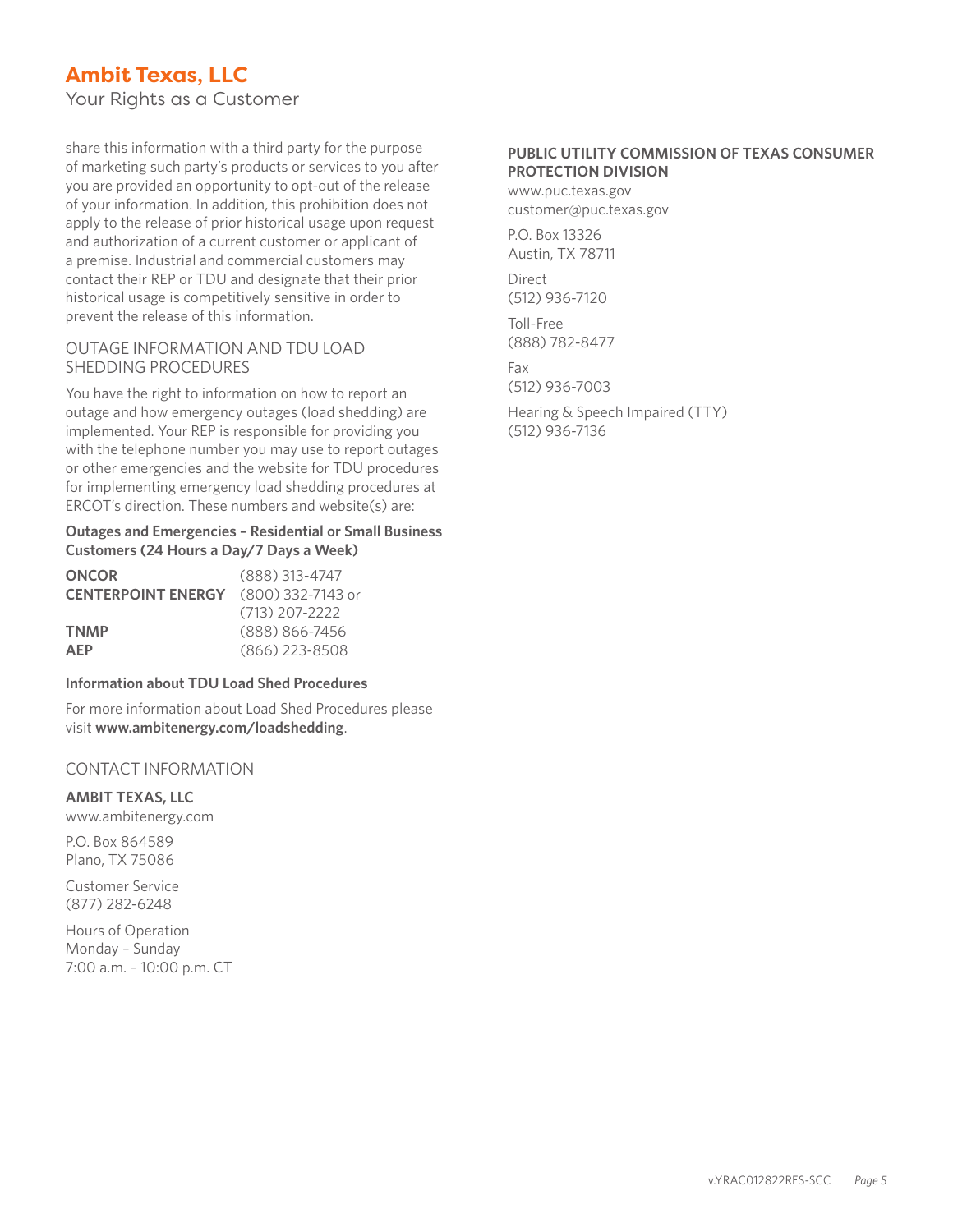## **Ambit Texas, LLC** Sus Derechos Como Cliente

#### **CERTIFICADO PUCT #10117 EFECTIVO EL 7 DE ENERO, 2022**

Este documento resume Sus Derechos como Cliente (YRAC). El documento YRAC se basa en las normas de protección del cliente adoptadas por la Comisión de Servicios Públicos de Texas (PUCT) que se aplican a todos los proveedores minoristas de electricidad (REP). Usted puede acceder a estas normas en http://www.puc.texas. gov/agency/rulesnlaws/subrules/electric/Electric.aspx. La información de contacto de Ambit Energy LP (Ambit Energy), así como la información de contacto de la PUCT y su Compañía de Transmisión y Distribución de Electricidad (TDU), se encuentra al final de este documento.

#### CÓMO OBTENER SERVICIO

**Usted tiene el derecho de elegir su REP.** Un proveedor minorista de electricidad (REP) debe obtener su autorización verificable antes de cambiar su servicio eléctrico. Si usted cree que han cambiado su servicio eléctrico sin su autorización, lo cual se denomina "slamming", debe comunicarse con su REP elegido y solicitar asistencia. El REP afectado, la TDU correspondiente y el agente de registro trabajarán de manera conjunta para que usted tenga nuevamente la REP de su elección de conformidad con el proceso de mercado aprobado por la PUCT y para asegurarse de que usted no pague más de lo que debería haber pagado si no lo hubiesen cambiado de compañía sin su autorización.

#### PROBLEMAS DE FACTURACIÓN

**Usted tiene el derecho de disputar cargos no autorizados.** Antes de que cualquier cargo por un nuevo producto o servicio se incluya en su factura de electricidad o se deduzca del saldo de su cuenta prepagada, su REP debe informarle acerca de dicho producto o servicio, de todos los cargos asociados y de cómo dichos cargos aparecerán en su factura de electricidad o se cobrarán con cargo al saldo de su cuenta prepagada. Además, deberá obtener su consentimiento para aceptar el producto o servicio. Si cree que su factura de electricidad incluye cargos no autorizados o que el saldo de su cuenta prepagada refleja cargos no autorizados, lo que se denomina "cramming", puede comunicarse con su REP para disputar dichos cargos y presentar una queja ante la PUCT.

Su REP no puede desconectar su servicio eléctrico por falta de pago de un cargo no autorizado o presentar un informe crediticio desfavorable en su contra por cargos no autorizados cuestionados, a menos que la disputa se resuelva finalmente en su contra. Si se determina que los cargos no fueron autorizados, su REP dejará de cobrarle

el producto o servicio no autorizado, eliminará los cargos no autorizados de su factura o cuenta prepagada y le reembolsará o acreditará todo el dinero que usted haya pagado por los cargos dentro de los siguientes 45 días. Si los cargos no son reembolsados o acreditados dentro de los siguientes tres ciclos de facturación, se le pagarán intereses a una tasa anual establecida por la PUCT sobre el monto de todo cargo no autorizado hasta que sea reembolsado o acreditado. Usted puede solicitar todos los registros de facturación o, si corresponde, un resumen de los consumos y pagos relacionados con los cargos no autorizados bajo el control del REP, dentro de los 15 días hábiles posteriores a la fecha en que el cargo no autorizado se elimina de su factura o cuenta prepagada. Su REP no volverá a facturarle ni a cobrarle ningún cargo que se determine como no autorizado.

**Si tiene un producto de servicio eléctrico que no es un producto de servicio eléctrico prepagado y no puede pagar su factura a tiempo, posiblemente tenga derecho a un acuerdo de pagos a corto plazo o a un plan de plan de pagos diferidos.** Si no puede pagar su factura, llame de inmediato a su REP. Su REP puede ofrecerle un acuerdo de pagos a corto plazo que le permita pagar su factura después de la fecha de vencimiento, pero antes del vencimiento de la siguiente factura. Además, es posible que usted cumpla los requisitos para acceder a un "plan de pagos diferidos." Ese tipo de plan permite al cliente pagar una factura pendiente en cuotas con posterioridad a la fecha de vencimiento de la siguiente factura. Para iniciar el plan, el REP puede requerir un pago inicial. Todos los REP deben ofrecer a sus clientes planes de pagos diferidos cuando así lo soliciten para las facturas que vencen durante una emergencia climática extrema, durante un estado de desastre declarado por el gobernador a los clientes en el área cubierta por la declaración y a los clientes a los que se les haya facturado un monto inferior o superior a \$50, con excepciones limitadas. Además, se ofrecerán planes de pagos diferidos a ciertos clientes residenciales para las facturas que vencen durante los meses de julio, agosto y septiembre y, en caso de aplicarse ciertas condiciones, durante los meses de enero y febrero.

#### **Si usted tiene un producto de servicio eléctrico**

**prepagado**, su REP deberá ofrecerle un plan de pagos diferidos si usted lo solicita y el saldo de su cuenta prepagada refleja un saldo negativo de \$50 o más durante una emergencia climática extrema, si le facturaron \$50 o más por otros motivos que no constituyan un robo del servicio, o si se encuentra en un área que ha sido declarada en estado de desastre en la cual la PUCT ha ordenado que se ofrezcan planes de pagos diferidos.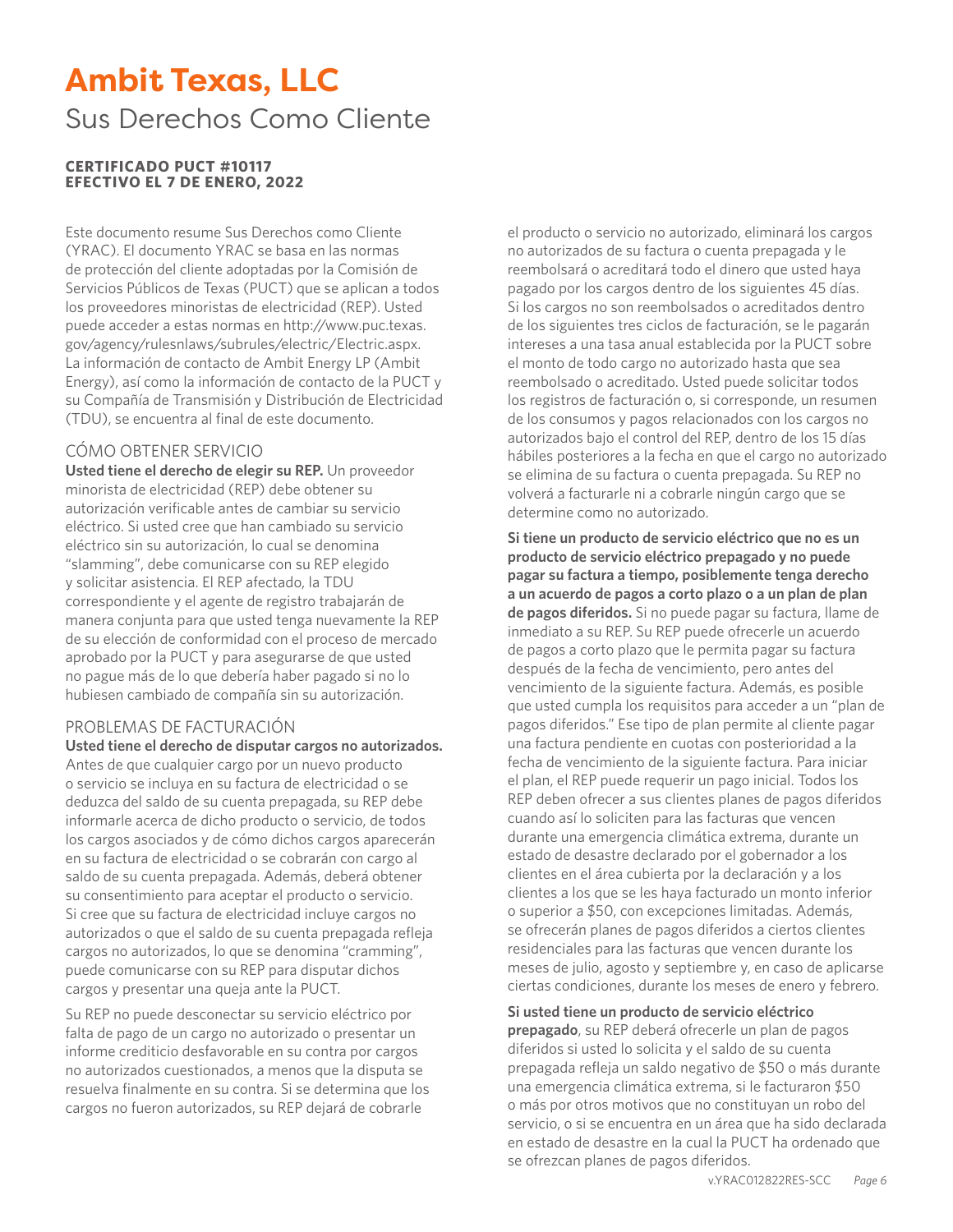Sus Derechos Como Cliente

#### **Todo plan de pagos diferidos puede incluir una multa**

**del 5% por pago atrasado.** Mientras se encuentre en un plan de pagos diferidos, su REP puede aplicar a su cuenta un bloqueo de cambio. Además, si usted no cumple los términos del plan de pagos diferidos, su REP puede desconectarle el servicio, como se explica más adelante. Para obtener más detalles sobre los planes de pagos diferidos, consulte su Acuerdo de Términos de Servicio o comuníquese con su REP.

**Si usted tiene un producto de servicio eléctrico que no sea un producto de servicio eléctrico prepagado, es posible que tenga derecho a recibir un plan de pagos nivelados o promediados.** Los REP están obligados a ofrecer planes de pagos nivelados o promediados a los clientes que actualmente no les adeuden pagos. Además, se ofrecerán planes de pagos nivelados o promediados a determinados clientes residenciales para las facturas que vencen durante los meses de julio, agosto y septiembre y, en caso de aplicarse ciertas condiciones, durante los meses de enero y febrero. Si usted se atrasa en el pago una vez que se ha establecido el plan de pagos nivelados o promediados, su REP puede aplicarle un bloqueo de cambio a su cuenta. Además, si no cumple los términos del plan de pagos nivelados o promediados, su REP puede desconectarle el servicio, como se explica más adelante. Para obtener más detalles sobre los planes de pagos nivelados o promediados, consulte su Acuerdo de Términos de Servicio o comuníquese con su REP.

**Si usted es un cliente residencial con desventajas económicas, es posible que tenga derecho a recibir asistencia para el pago de sus facturas.** Si un cliente residencial se comunica con su REP y le informa que no puede pagar, el proveedor debe informarle al cliente todas las opciones de pago aplicables y los programas de asistencia de pago que se ofrecen o están disponibles a través del REP. Si un cliente de servicio eléctrico recibe cupones de alimentos, Medicaid, asistencia temporal para familias necesitadas (TANF) o ingresos de seguro suplementarios (SSI) de la Comisión de Salud y Servicios Humanos (HHSC) de Texas, es elegible para ciertos beneficios federales disponibles para veteranos, o si tiene ingresos familiares que no superan el 150% de las pautas federales de pobreza o el 60% de los ingresos medios del Estado, puede calificar para recibir asistencia energética del Departamento de Vivienda y Asuntos Comunitarios de Texas (TDHCA). Además, usted puede calificar para descuentos adicionales que Ambit Energy ofrece voluntariamente a clientes de bajos ingresos. Si usted cree que puede calificar para un descuento, comuníquese con nosotros utilizando la información de contacto incluida más adelante. Sin embargo, tenga en cuenta que no todas

las agencias federales, estatales o locales brindarán ayuda a los clientes que reciben electricidad con un producto prepagado.

#### BLOQUEOS DE CAMBIO

**Si usted participa en ciertos acuerdos de pagos o si existe evidencia de que su medidor ha sido manipulado indebidamente, su REP puede aplicar un bloqueo de cambio a su cuenta.** Un bloqueo de cambio significa que usted no podrá comprar electricidad de otras compañías hasta que no haya cumplido los términos de su acuerdo de pago o, en casos de manipulación del medidor, haya pagado todos los cargos aplicables y la facturación retroactiva. Mientras el bloqueo de cambio esté activo, si su servicio se desconecta por falta de pago, deberá hacer un pago a Ambit Energy para que vuelvan a conectarle la electricidad.

#### LECTURA Y PRUEBA DE MEDIDORES

**Usted tiene derecho a saber si su medidor funciona correctamente.** Comuníquese con su REP para obtener información sobre cómo leer su medidor. También tiene derecho a solicitar una prueba del medidor. Su REP puede presentar por usted esta solicitud ante su TDU. Si se lleva a cabo una prueba más de una vez en un período de cuatro años y se determina que el medidor funciona correctamente, es posible que se le cobre una tarifa por las pruebas adicionales del medidor a la tarifa aprobada por su TDU. La TDU o el REP le informarán sobre los resultados de la prueba.

#### DESCONEXIÓN DEL SERVICIO

**Si usted tiene un producto de servicio eléctrico que no es prepagado, por lo general tendrá derecho a recibir un aviso con 10 días de anticipación respecto a la desconexión de su servicio.** Si usted no paga su factura de electricidad antes de la fecha de vencimiento, su REP puede solicitar que la TDU "desconecte" su servicio eléctrico luego del vencimiento del período de aviso de 10 días requerido. El período de aviso de 10 días comienza una vez que su REP emite un Aviso de Desconexión por escrito. Este aviso deberá enviarse por correo de manera separada (o debe entregarse personalmente) no antes del primer día siguiente a la fecha de vencimiento de su factura. La fecha de desconexión debe ser de al menos 10 días a partir de la fecha en que se emite el aviso y no puede corresponder a un día festivo o un fin de semana (ni al día anterior) a menos que el personal del REP esté disponible para recibir pagos y el servicio pueda reconectarse. Su REP no puede desconectar su servicio antes del primer día posterior a la fecha de desconexión indicada en el aviso.

Un hogar que tenga un residente designado como cliente residencial bajo cuidado crítico o con una condición medica crónica recibirá un aviso de desconexión por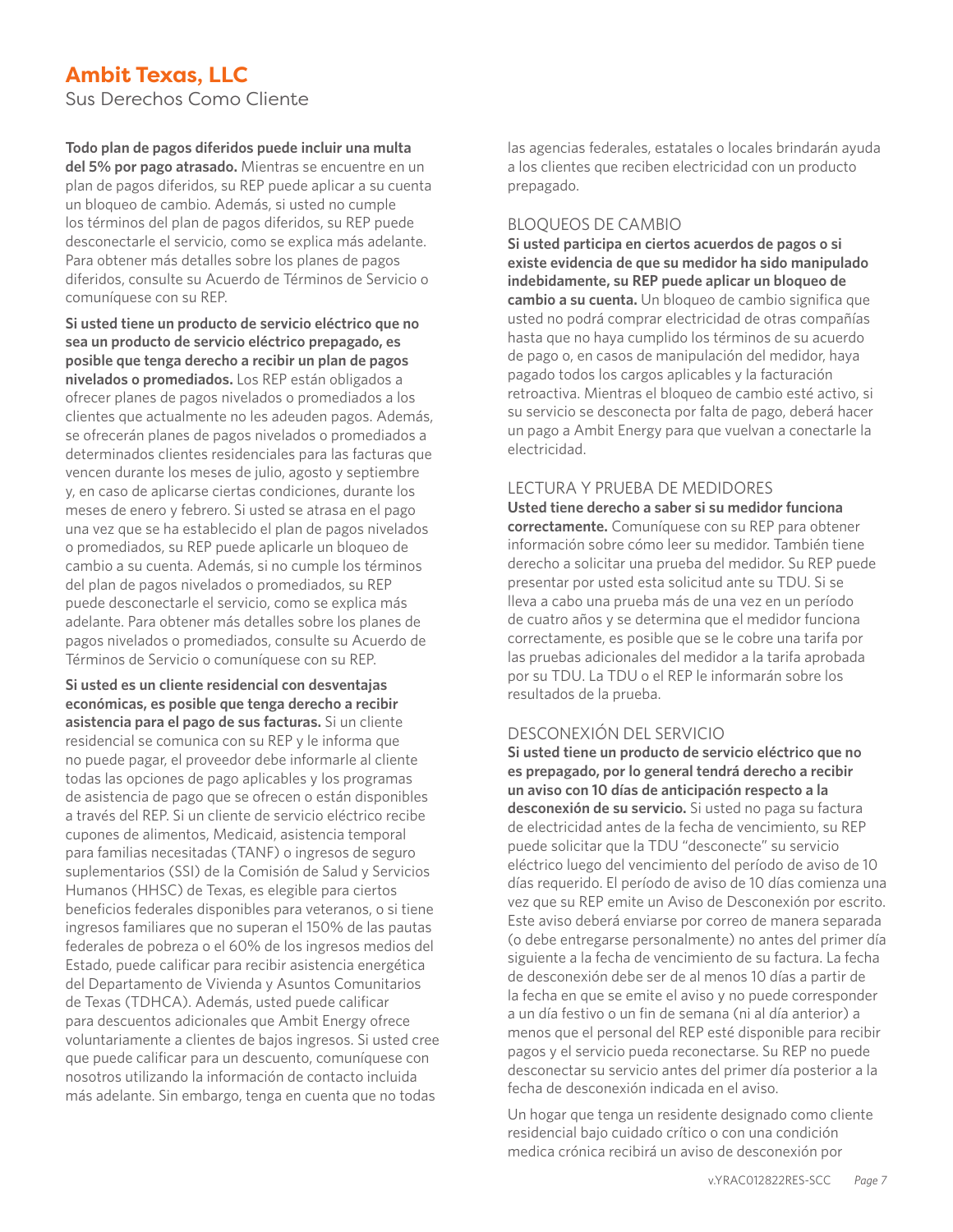Sus Derechos Como Cliente

escrito a más tardar 21 días antes de la fecha en que se desconectará el servicio. Dicho aviso se enviará tanto a la persona designada como a su contacto secundario. (Para obtener más detalles sobre los requisitos para una designación, consulte la sección Servicios Especializados de Atención al Cliente).

Además de desconectar el servicio por falta de pago de su factura de electricidad, su REP puede autorizar la desconexión por cualquiera de las razones que se indican a continuación:

- •incumplimiento de un acuerdo de pago diferido antes de la fecha de desconexión o de los términos de dicho acuerdo u otro acuerdo de pago;
- •usar el servicio de una manera que interfiera con el servicio de otros clientes o la operación de equipos no convencionales;
- •incumplimiento de pago de un depósito requerido por el REP; o bien
- •incumplimiento del pago del monto garantizado por el garante cuando el REP cuenta con un acuerdo por escrito firmado por el garante, que permite la desconexión del servicio del garante.

**Si usted tiene un producto de servicio eléctrico prepagado, recibirá una advertencia de saldo insuficiente en la cuenta al menos una día antes y no más de siente días antes de que se estime que el saldo actual de su cuenta es inferior al saldo de desconexión, y su cuenta quede sujeta a desconexión.** Además, su REP no puede iniciar una desconexión porque usted no haya podido mantener su saldo actual por arriba del saldo de desconexión durante un fin de semana, durante cualquier período en el cual los métodos de pago que haya especificado no estén disponibles o en que nuestro Centro de Servicio al Cliente no esté funcionando, o durante una emergencia climática extrema. Su REP tampoco podrá iniciar la desconexión del servicio si usted ha recibido una oferta de una agencia de asistencia de energía para llevar su saldo actual por arriba del saldo de desconexión.

Además de la desconexión por no mantener su saldo actual por arriba del saldo de desconexión, si usted tiene un producto de servicio eléctrico prepagado, su REP, luego de enviar el aviso correspondiente, puede autorizar la desconexión si usted no cumple los términos de su plan de pagos diferidos.

**Sin embargo, en algunos casos, su REP no está obligado a enviarle un aviso antes de la desconexión.** En determinadas circunstancias, tales como la existencia de una condición peligrosa, robo del servicio, servicio no autorizado o alteración del equipo, la PUCT permite a su

REP autorizar a su TDU a desconectar su servicio eléctrico sin previo aviso.

#### **Su REP no puede autorizar la desconexión de su servicio eléctrico por ninguno de los siguientes motivos:**

- •falta de pago del servicio eléctrico por parte de un ocupante anterior de la propiedad, si dicho ocupante no pertenece al mismo hogar o negocio;
- •falta de pago de cualquier cargo no relacionado con el servicio eléctrico;
- •falta de pago de un tipo o clase diferente de servicio eléctrico no incluido en la factura de la cuenta cuando se inició el servicio;
- •falta de pago de cargos no facturados, ocurridos más de 6 meses antes (excepto en caso de robo del servicio);
- •falta de pago de los cargos cuestionados hasta que su REP o la PUCT determinen la exactitud de los cargos y usted haya sido notificado de dicha determinación; o bien
- •falta de pago de una factura estimada, a menos que tal factura forme parte de un programa de lectura de medidores preaprobado o si la TDU no puede leer el medidor por causas ajenas a su voluntad (no se aplica a los servicios prepagados).

Además, su REP no puede autorizar la desconexión de su servicio eléctrico por ninguno de los siguientes motivos:

- •por falta de pago durante una emergencia climática extrema;
- •para **clientes residenciales**, si el REP recibe una notificación antes de la fecha de vencimiento final indicada en el aviso de desconexión de que un proveedor de asistencia energética acreditará un pago suficiente a su cuenta, y usted ha pagado o convenido acuerdos de pagos para pagar toda deuda pendiente que no esté cubierta por el pago del proveedor de asistencia energética; o bien
- •para **clientes residenciales designados "bajo cuidados críticos"**, por falta de pago, si usted establece que la desconexión del servicio hará que alguna persona en su domicilio se enferme gravemente o agrave su enfermedad. Cada vez que procure evitar una desconexión por tal motivo, deberán cumplirse los siguientes requisitos: 1) el médico tratante de la persona enferma deberá comunicarse con el REP para confirmar que se trata de un cliente residencial bajo cuidados críticos, 2) el médico tratante de la persona enferma deberá enviar una declaración escrita al REP en la que confirma que dicho cliente es un cliente residencial bajo cuidados críticos, y 3) usted deberá acordar un plan de pagos diferidos con su REP. Esta prohibición de desconexión para un cliente residencial de cuidados críticos tendrá una duración de 63 días a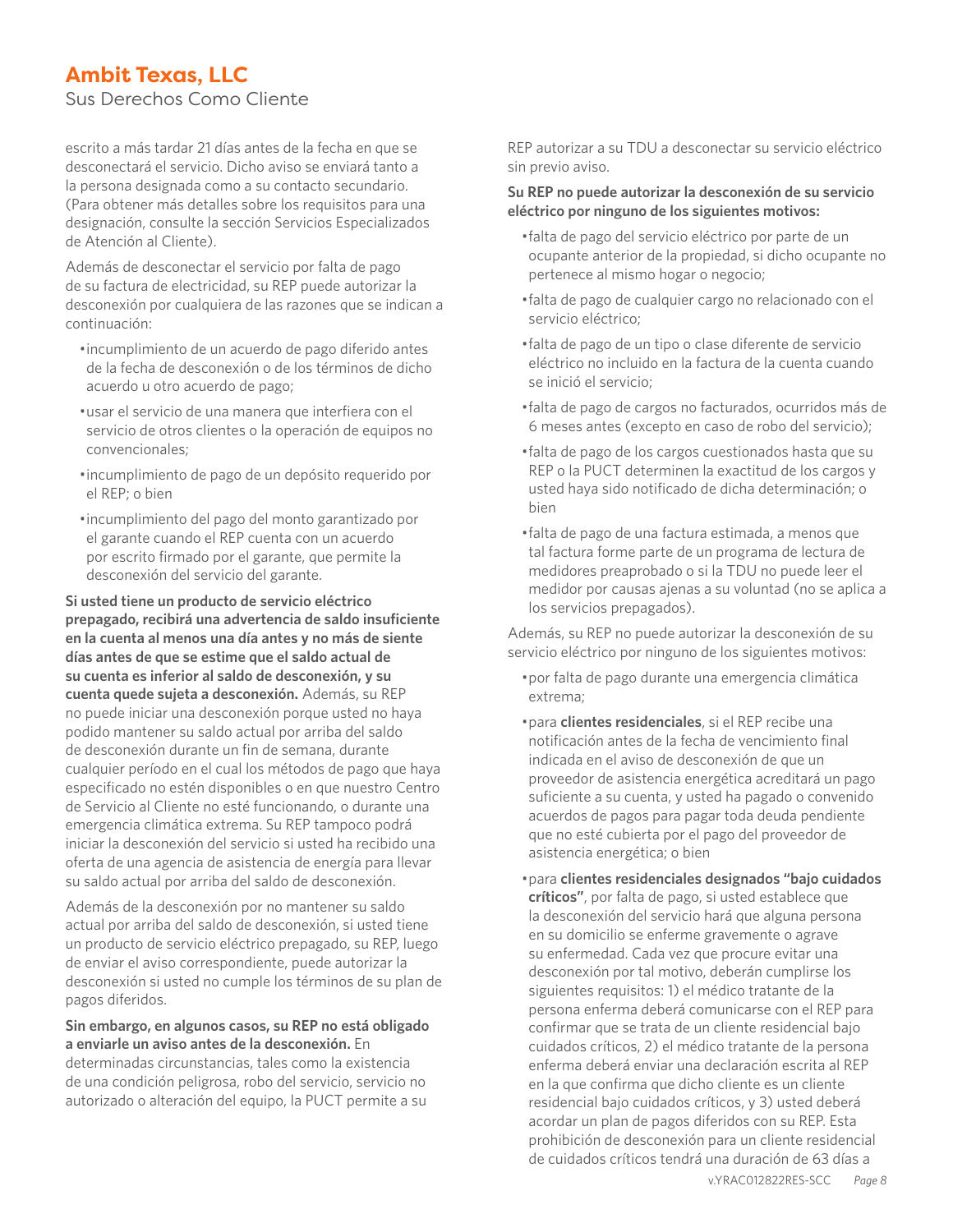Sus Derechos Como Cliente

partir de la emisión de la factura del servicio eléctrico (o un período más corto acordado por usted, su contacto secundario o el médico tratante y el REP).

**Si su servicio ha sido desconectado, podría tener derecho a restablecerlo.** Si su REP ha desconectado su servicio por falta de pago, una vez que usted haya corregido satisfactoriamente los motivos de la desconexión, su REP notificará a su TDU que restablezca su servicio eléctrico. Si tiene un producto de servicio eléctrico prepagado, enviaremos una orden de reconexión a su TDU una vez que usted haya restablecido su saldo actual a un nivel igual o superior al saldo de conexión, lo que requerirá pagar cualquier saldo negativo y todos los cargos aplicables de la TDU. Si su servicio fuera desconectado debido a condiciones peligrosas, se restablecerá una vez que usted demuestre a su REP que la condición peligrosa ha sido corregida.

#### DESACUERDOS CON SU REP

**Usted tiene derecho a que sus quejas se consideren seriamente.** Si usted tiene comentarios específicos, preguntas o quejas, comuníquese con su REP. Al recibir su queja, su REP deberá investigar y notificarle los resultados dentro de los siguientes 21 días. Si usted no está satisfecho con los resultados de la investigación, puede solicitar una revisión de supervisión, si estuviese disponible. Su REP deberá informarle los resultados de la revisión de supervisión dentro de los 10 días hábiles posteriores a su solicitud. Si no está satisfecho con los resultados de la investigación o la revisión de supervisión, puede presentar una queja ante la PUCT o ante la Oficina del Fiscal General, División de Protección al Consumidor. En su queja, incluya su nombre y su número de cuenta, así como una explicación de los hechos y la resolución que desea. Mientras una queja informal relacionada con una disputa de facturación esté pendiente de resolución en la PUCT, su REP no podrá iniciar actividades de cobro o desconexión ni reportar su morosidad a ninguna agencia de información sobre consumidores con respecto a la parte cuestionada de la factura. Sin embargo, después del aviso correspondiente, su REP puede desconectar su servicio por falta de pago de cualquier parte no cuestionada de la factura.

#### SERVICIOS ESPECIALIZADOS DE ATENCIÓN AL CLIENTE

**Usted tiene derecho a recibir cierta información en inglés, español o en el idioma en el que inicialmente se le ofreció el servicio.** Usted puede solicitar recibir información de su REP en español o en el idioma en el que inicialmente se le ofreció el servicio. Esto incluye el Acuerdo de Términos de Servicio, la Etiqueta de Información sobre la Electricidad,

la Declaración de Divulgación de Prepago (si tiene un producto de servicio eléctrico prepagado), facturas y avisos de facturas, información sobre nuevos servicios eléctricos, programas de descuento, promociones y acceso a asistencia al cliente. Usted recibirá este documento (YRAC) y los avisos de desconexión en inglés y español, o en inglés y el idioma que usted indique, si fuese diferente del español y originalmente el servicio se le ofreció en ese idioma.

Usted tiene derecho a solicitar la designación como cliente residencial bajo cuidado crítico o cliente residencial con una condición médica crónica. Comuníquese con su REP actual para recibir una copia del formulario estandarizado y solicitar su designación como cliente residencial con una condición médica crónica o bajo cuidado crítico. Su TDU local procesará su solicitud y determinará su elegibilidad. Su TDU también le enviará un formulario de renovación antes del vencimiento de su designación.

La calificación como cliente residencial bajo cuidado crítico o con una condición médica crónica no exime al cliente de la obligación de pagar a su REP o a su TDU los servicios prestados. Sin embargo, se recomienda al cliente residencial bajo cuidado crítico o con una condición médica crónica que necesita asistencia con el pago de su factura que se comunique con su REP en relación con posibles opciones de pagos diferidos u otra asistencia que pueda ofrecerle.

**Si califica como cliente residencial bajo cuidado crítico o con una condición médica crónica, usted puede tener derecho a calificar para protecciones especiales.** Un cliente residencial con una condición médica crónica es aquel que tiene una persona que reside permanentemente en el hogar a quien un médico le ha diagnosticado una afección médica grave que requiere un dispositivo médico eléctrico o calefacción o refrigeración eléctrica para evitar el deterioro de una función vital a través de un deterioro significativo o agravamiento de la condición médica de dicha persona. Si un médico diagnostica inicialmente o reiteradamente la afección médica grave como una afección de por vida, la designación será efectiva durante un año o hasta que la persona con la afección médica ya no resida en el hogar, si esto ocurre antes. De lo contrario, la designación o redesignación estará vigente por 90 días.

Un cliente residencial bajo cuidado crítico es aquel que tiene una persona que reside permanentemente en el hogar y que ha sido diagnosticada por un médico como dependiente de un dispositivo médico de energía eléctrica para sustentar su vida. Esta designación o redesignación estará vigente por dos años. El calificar como cliente residencial de cuidado crítico no le alivia de la obligación de pagar a Ambit Energy por sus servicios prestados. No obstante, un cliente residencial de cuidado crítico que necesite asistencia de pagos debe de contactar a Ambit